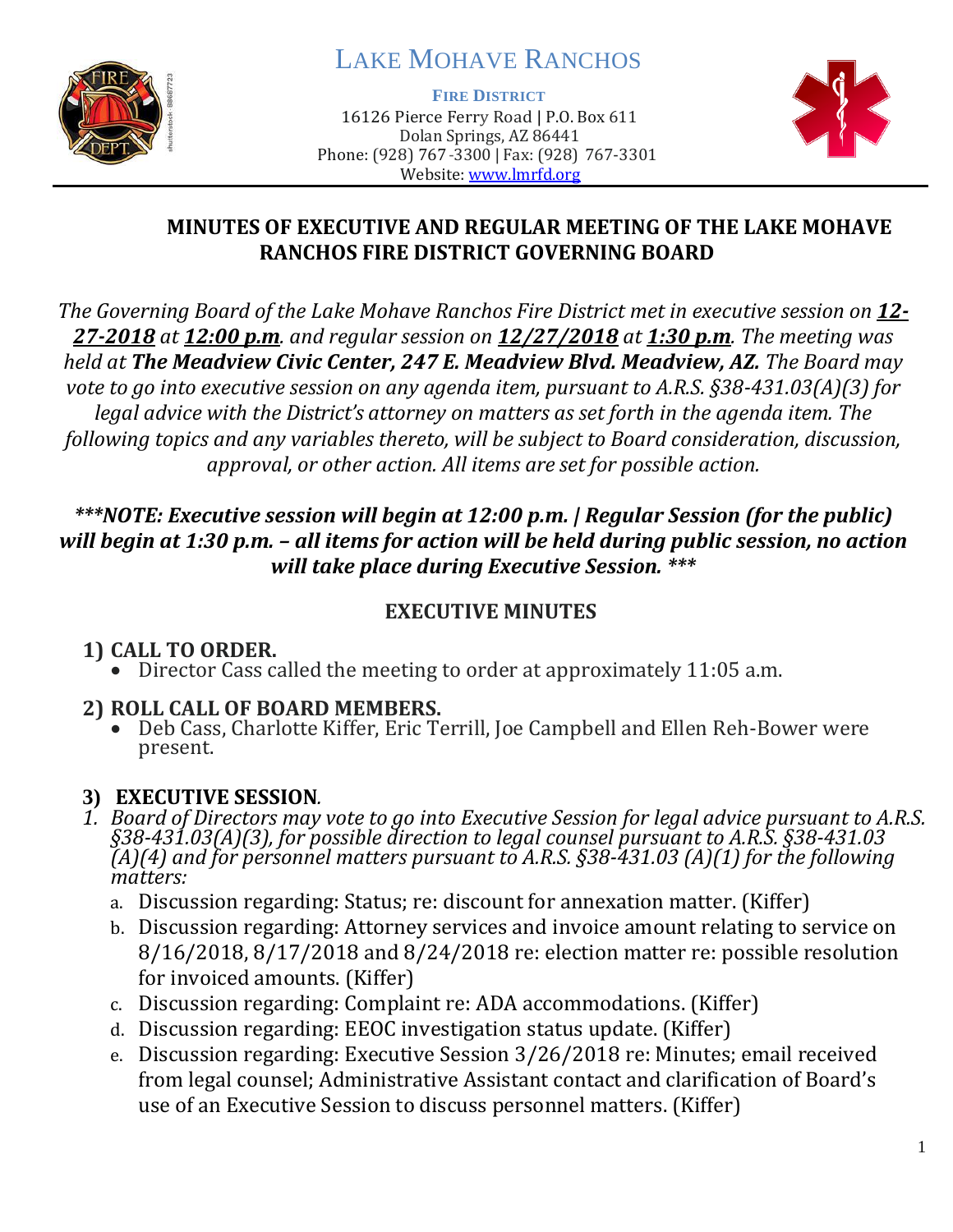- f. Discussion regarding: Personnel Matter; re: Fire Chief Contract. (Board/Administration)
- g. Discussion regarding: Personnel Matter re: Karen Jackson email dated 6/4/18 re: budgeted personnel costs. (Kiffer)
- h. Discussion regarding: Legal Counsel review of current Administrative Assistant position; current legal research. (Kiffer)
- Director Terrill motioned to enter executive session, Director Cass 2<sup>nd</sup>. All members present in favor, motion carried.

### **4) ADJOURNMENT**.

• Executive Session adjourned for Public Session.

#### **REGULAR MINUTES**

**\_\_\_\_\_\_\_\_\_\_\_\_\_\_\_\_\_\_\_\_\_\_\_\_\_\_\_\_\_\_\_\_\_\_\_\_\_\_\_\_\_\_\_\_\_\_\_\_\_\_\_\_\_\_\_\_\_\_\_\_\_\_\_\_\_\_\_\_\_\_\_\_\_\_\_\_\_\_\_\_\_\_\_\_\_\_\_\_\_\_\_\_\_\_\_**

### **1) CALL TO ORDER.**

• Director Cass called the meeting to order at approximately 1:55 p.m.

#### **2) ROLL CALL OF BOARD MEMBERS.**

• Deb Cass, Eric Terrill, Charlotte Kiffer, Joe Campbell and Ellen Reh-Bower were present.

### **3) PLEDGE OF ALLIEGANCE.**

• Recited.

### **4) APPROVAL OF MINUTES.**

- a. Regular Session 11/26/2018
- Director Kiffer noted on pg. 6 (Call to the Public-Walt Kiffer) should read Mohave Rancho (no S) noting that's how it's legally recorded. Director Terrill motioned to approve, Director Campbell 2nd. All members present in favor, motion carried.
	- b. Executive Session 11/26/2018 (Set 1-A3/A4-Items A, B, C, D, E and F, Set 2-A1- Item F, Set 3-A1 Items G, H and I)
- Director Cass requested to table the Executive Minutes due to not having all the Minutes and needing to verify statements on Set 3. Director Kiffer inquired if Director Cass would get those changes to Director Reh-Bower for the Set 3 changes, Director Cass indicated she would. Item B (all sets of Executive Minutes) tabled.

### **5) REPORTS.**

a. **November 2018 Financial Report(s).** *(The financial report(s) are to be reviewed and approved by the Board).*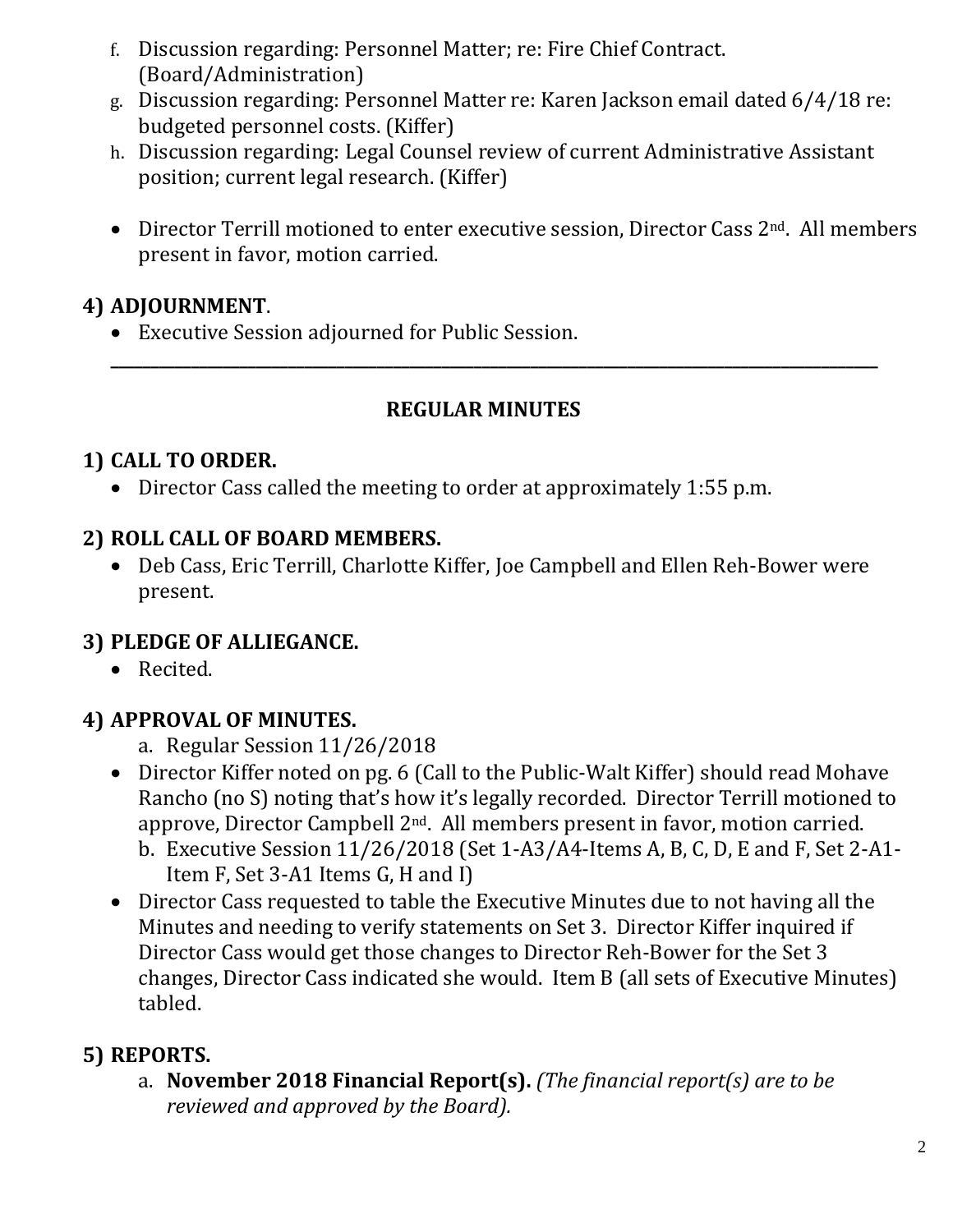Mr. Buldra reported the expenses for November 2018 as follows:

- Revenue for the month of November was \$166,153 which was \$47,239 over budget.
- Mohave County Revenue for November was \$116,935 which was \$22,827 over budget.
- Non-Tax Revenue for the month of November was \$49,217 which was \$24,411 over budget.
- Expenses for November totaled \$89,061 which was over budget by \$18,131.
- Personnel expenses were \$26,629 over budget. This was due to a three-pay period month.
- Managerial expenses were \$5,789 under budget.
- Year to date Revenue is \$540,680 which is \$91,008 over budget.
- Ambulance revenue is at \$175,050 which is \$57,688 over budget YTD.
- Year to date Expenses are \$381,235 which is \$703 under budget.
- Legal Fees are at \$17,850 YTD which is \$13,683 over the budget for the year.
- Total cash is \$610,940 which is \$34,231, more than November 30, 2017.
- Director Kiffer inquired about the parcels that LMRFD owns and if Mr. Buldra had checked into that. Mr. Buldra advised he has not followed-up on that inquiry yet, also stating that when he's at the District he will check the files to see if there is a lease agreement between the Library and Chamber of Commerce for the use of that land.
- Director Terrill inquired about the Audit being completed and turned into the County in meeting statutory requirements/law and inquiring if there was an Auditor selected for the Board to vote on. Mr. Buldra noted the Audit is due to the County on 2/28/19 and that the Auditor performed the audit 2 weeks ago, noting the report should be available by the January Meeting and if not, by the February Meeting. Mr. Buldra also noted Brian Richards (Auditor) has a 3-year Contract with LMRFD.
- Director Reh-Bower inquired about a break-down for Ambulance receivables and Tax receivables. Mr. Buldra stated, we do have a breakdown for that. Director Reh-Bower asked for a Personnel (Management & Shift) and Vehicles (Fire & EMS) cost breakdown, noting primarily the fuel and repairs/maintenance cost for each. Mr. Buldra reiterated the request for clarification and agreed to gather the reports. Director Reh-Bower asked what the \$4k was for Managerial Costs, Mr. Buldra explained those are legal, Mediclaim, CPA, etc. Director Reh-Bower requested these be included in the regular monthly reports, Mr. Buldra stated he would look into revising the reports.
- Director Terrill motioned to approve the November 2018 financials, Director Reh-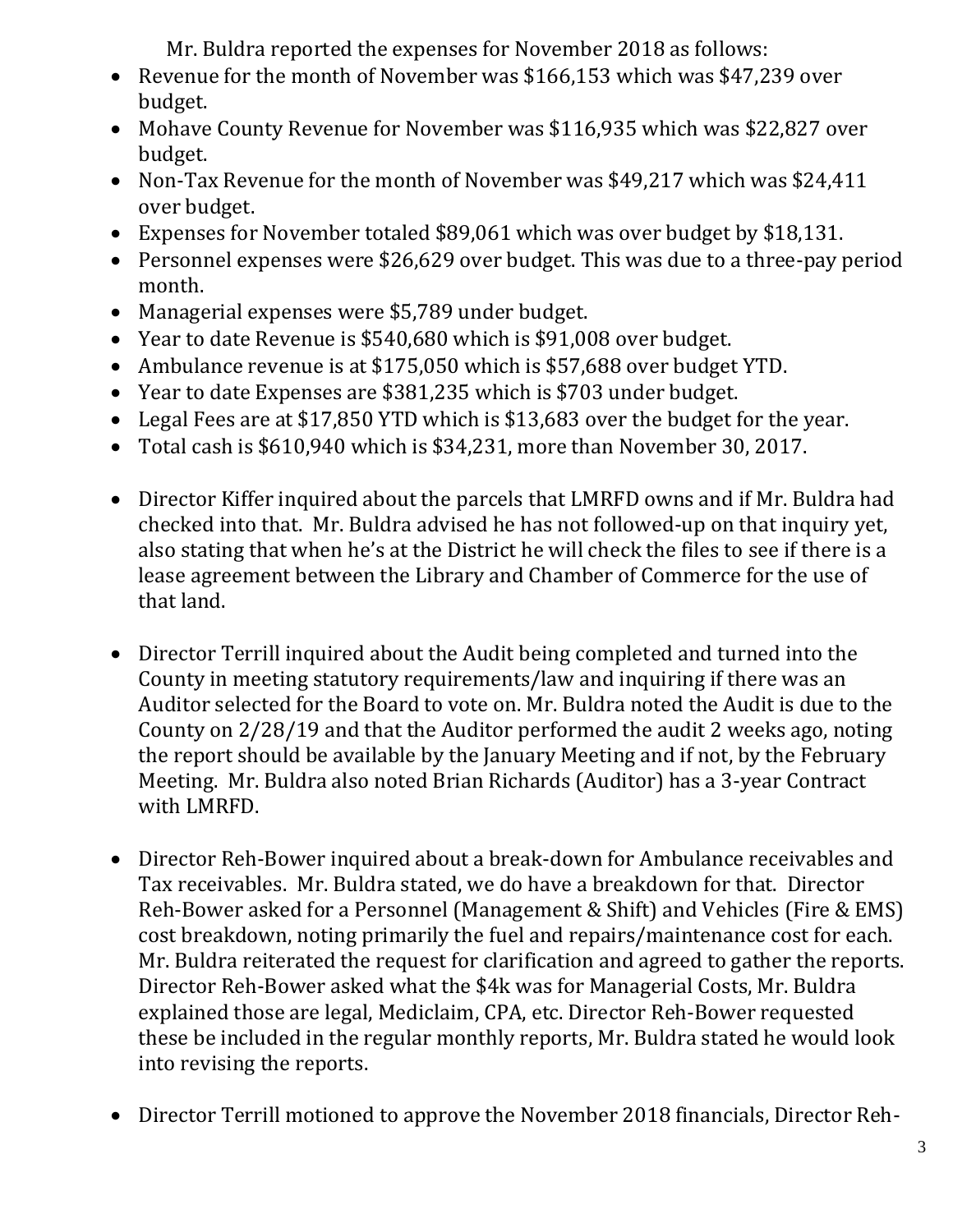- b. **Fire Chief's Report.** *(The governing body may not propose, discuss, deliberate or take legal action on this matter unless the specific matter is properly noticed for legal action. Therefore, action taken as a result of the Chief 's report will be limited to directing staff to study the matter or scheduling the matter for further consideration and discussion at a later date. (A.R.S. 38-431.02.K.)*
- Run Report for November 2018:
	- o Total Calls: 54; AMR 0, Transports 26, Refusals 9, Refusals Billed 2, Fire 6, Service 3, Good Intent 6, False Alarms 2 and HWY 93 total 11.
	- o Meadview: January coverage 19/31 days scheduled.
	- o Meetings/Other for November: Run Review, Pre-Hospital Care Committee, Community Meeting.
	- o DHS inspection on A-1186 (no violations).
	- o PIO class (Public Information Officer); online pre-requisite taken with a follow-up 8-hr in class course.
	- o Homeland Security grant seminar was attended and attended Mohave County Emergency Management Planning Meeting as well.
	- o CPR training with Dolan Springs Trails Group.
	- o Cardiac Monitors (new) are all in service and training has been completed. Increases capabilities with cardiac monitoring and provides the ability to send information remotely from EKG's to the hospital ED department, as part of the base hospitals criteria that LMRFD send any and all 12 EKG leads that are taken within 10 minutes.
	- o 2 FT FF resignations received; both will remain as POC's for LMRFD.
	- o Performed a property check on the land LMRFD owns, researching through County and finding information related to properties (deeds, etc.) to followup on along with a title search through the title company.
		- Director Kiffer advised that the one indicated "Rancho" and the other indicates "Dist"; in researching to make sure the name is accurate and if that's how they are listed, how to correct those. Chief DeMaio stated he will follow-up with legal name information as well.
		- Director Terrill inquired about the resigning FT FF transferring to POC status and if that will affect the services. Chief DeMaio indicated some rearranging of scheduling/coverage has been done/will take place, also noting that Meadview coverage has now decreased slightly, noting in order to cover the main District, employees have to be pulled from Meadview to Dolan Springs. Director Terrill requested on the Chief's Report an "actual" number of coverage days for Meadview also be reported for month prior and continue with tentative coverage for upcoming month, also include how many calls C-401 responds to after hours.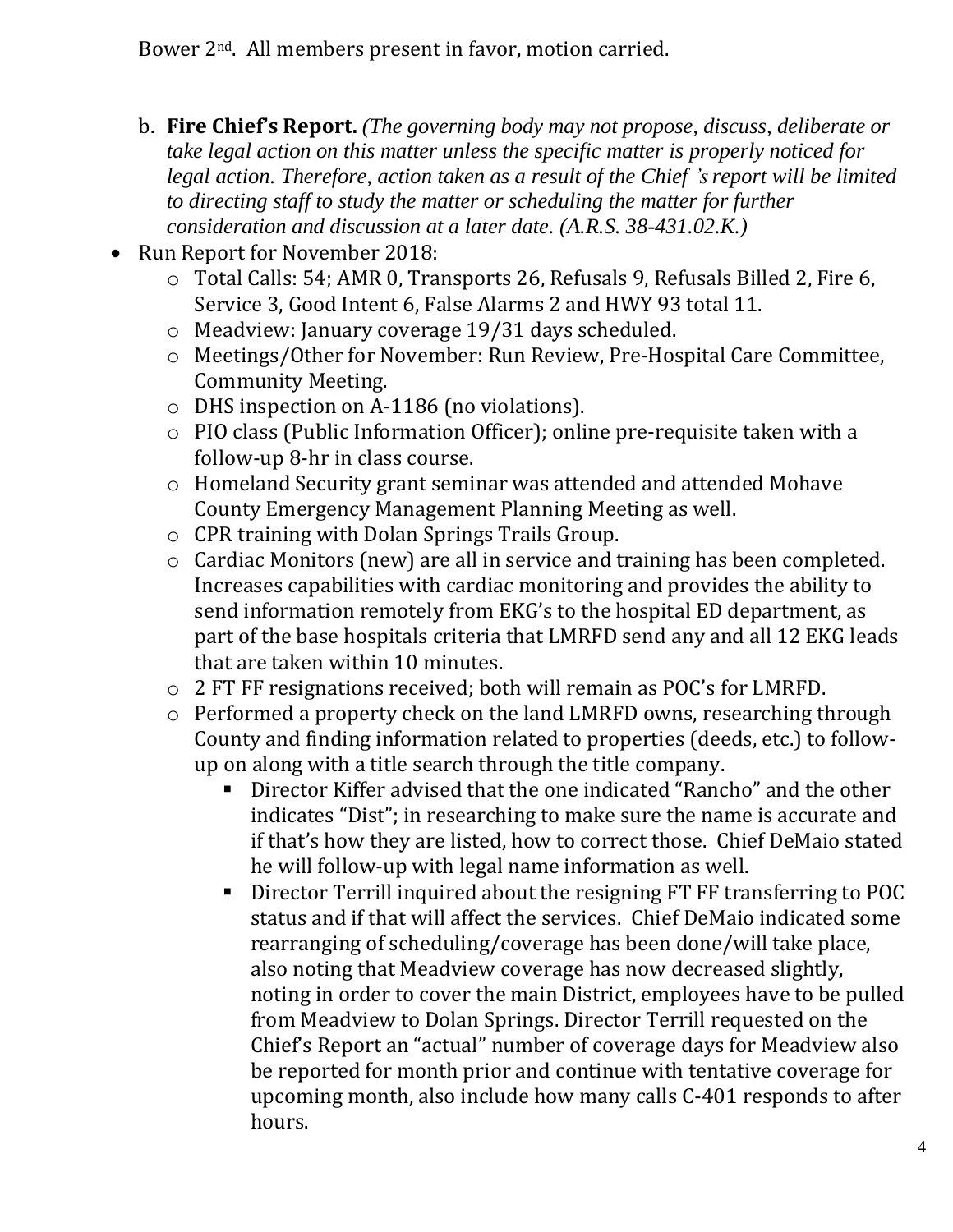**6) CALL TO THE PUBLIC & CORRESPONDENCE**. *(Consideration and discussion of comments and complaints from the public. Those wishing to address the Lake Mohave Ranchos Fire District Board need not request permission in advance. The Fire District Board is not permitted to discuss or take action on any item(s) that are not on the Agenda that are raised in the call to the public. However, individual Board Members may be permitted to respond to criticism directed to them. Otherwise, the Board may direct that staff review the matter or that the matter be placed on a future agenda. The Fire District Board cannot discuss or take legal action on any issue raised during the Call to the Public due to restriction of the Opening Meeting Law.)*

• Walt Kiffer – Inquired about ambulance revenue declining Statewide last year vs. current year it's reporting as an increase, noting that the Run Report is only showing approximately 26-30 runs a month. Mr. Kiffer wanted to know why/how the ambulance revenue is increasing, asking if the collection rate is better.

# **7) BUSINESS.**

- i. Discussion and possible action regarding: Status re: discount for annexation matter. (Kiffer)
- Director Kiffer noted additional information was received by the Attorney regarding the type of discount to be received for the annexation matter. Director Kiffer motioned for the Board to accept the discount offered, of 25%. Director Reh-Bower 2nd. All members present in favor, motion carried.
- j. Discussion and possible action regarding: Attorney services and invoice amount relating to services on 8/16/2018, 8/17/2018 and 8/24/2018; re: election matter re: possible resolution for invoiced amounts. (Kiffer)
- Director Kiffer noted that everyone thought they agreed to not have the Attorney perform any work regarding this matter, but the invoice reflected work done. Director Kiffer noted that the former Board Chair (Director Cass) advised the Board she had not authorized this through the Attorney, the Attorney advised he had received authorization from Director Cass. Director Kiffer stated, she feels this charged amount should be a Board decision, also noting that there is no charge indicated on the invoice for said call to the Chair. Director Cass had acknowledged the call took place, and the Attorney indicated that was one of the calls he didn't charge for. Director Cass stated that she spoke to Chief DeMaio regarding the matter and the Chief indicated he handled the matter, she noted that was relayed to the Attorney that nothing further needed investigated. Director Cass advised that's what she had told Mr. Whittington, and Mr. Whittington is stating she advised for the work to be done. Director Cass adamantly denies advising the Attorney to perform the work. Director Kiffer wanted to know if the Board should have that portion of the bill paid or negotiated. Director Cass and Director Terrill agreed a follow-up email regarding the conversations with the Attorney be documented going forward. Director Reh-Bower asked how much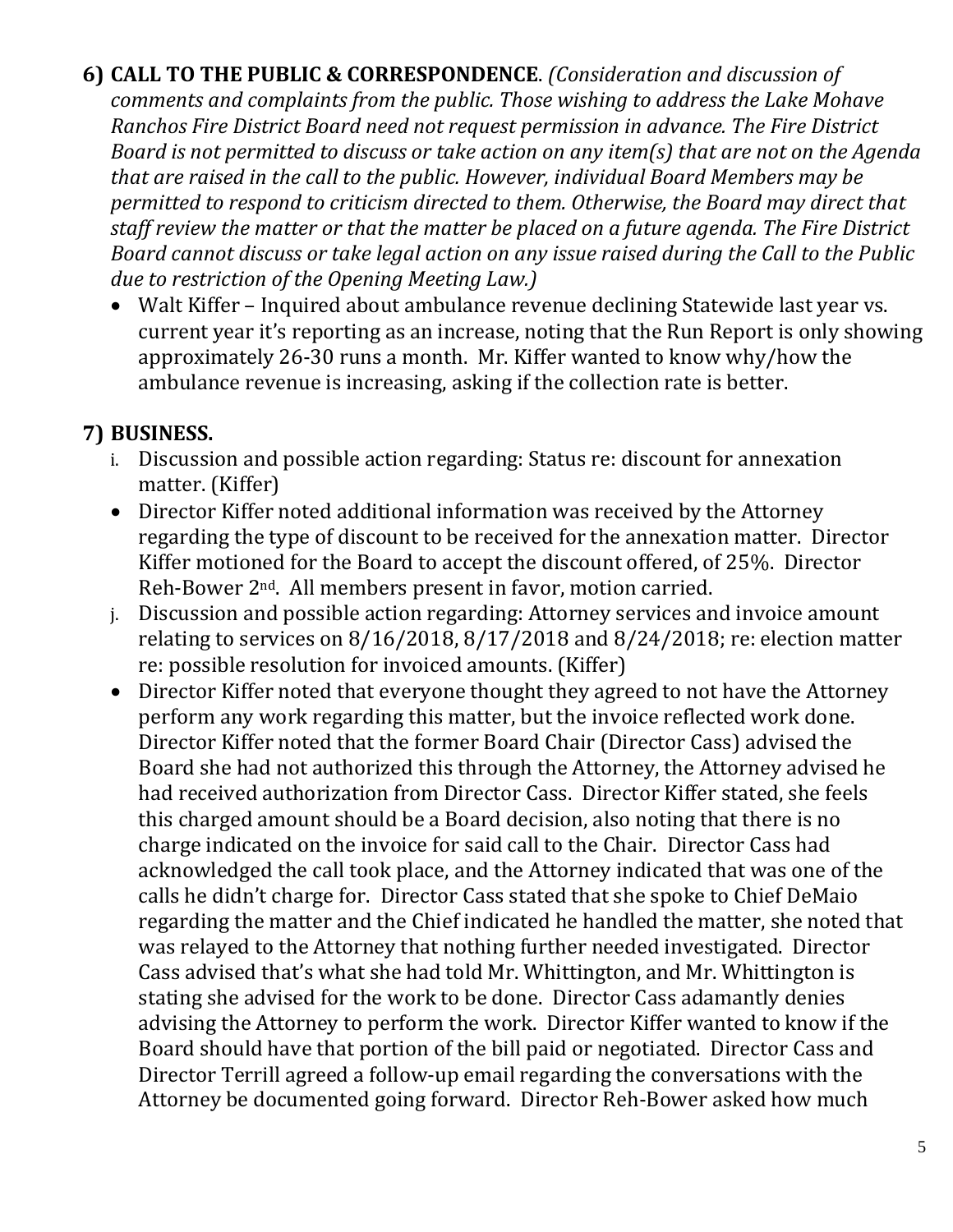emails are to the Attorney, it was indicated they are \$20. Director Kiffer motioned to pay the invoice, and that any future contact between the Chair and Mr. Whittington be documented in an email between the Chair and Mr. Whittington. Director Campbell 2nd. All members present in favor, motion carried.

- k. Discussion and possible action regarding: Complaint re: ADA accommodations. (Kiffer/Terrill)
- Director Kiffer noted there's been problems with information within Director Terrill's packet regarding the documents and how they aren't blown up enough to where he can read it, due to his visual impairment. Director Kiffer noted perhaps it's due not having the proper printer and that we are trying to find ways to make the accommodation. Director Kiffer noted the Board wants to show that it's proactive in trying to meet those requested accommodations by Director Terrill. The Board reviewed the discussion had regarding possible options of a laptop, printer (that can print 11x14 paper, etc.) also noting that font size needs to be within 14-16 pt. on documents and emails along with bolding and not using light colored tones. Director Terrill stated printing it off in bigger form would work for him, also figuring out how to make the emails work better, or also a laptop, adding whatever is easiest for the Staff and on the District, stating he didn't want to cost the District anything extra, just a little accommodation so he can read the information. Chief DeMaio suggested the District getting a laptop and placing the packet material on there for Director Terrill with the capability of blowing the documents up as needed, Director Terrill was agreeable to this suggestion. Mr. Kiffer offered his printer, for services to temporarily try before the District expends monies, Director Cass agreed with this suggestion. The Board ensued in discussion regarding the printer vs. laptop agreeing there are pros/cons to each option and having Personnel input regarding laptop training for documents/use. Director Kiffer motioned to test the Epson printer to resolve the issue and if that doesn't work to look at Plan B, Director Reh-Bower 2nd. All members present in favor, motion carried.
- l. Discussion and possible action regarding: EEOC investigation status update. (Kiffer/Terrill)
- Director Terrill explained the investigation report has been completed. Director Terrill motioned to release the report to Chief DeMaio. Director Terrill motioned release the report to the public. Director Reh-Bower agreed and 2nd the motion for both motions, explaining in her discussion that it's favorable to the Director it's towards and it would serve as public exposure to exonerate some pre-judgments that are going around about this Director that it was aimed at, also stating that she agreed the Chief should have a copy as well and the public as well. Director Terrill called for the vote on the first motion. Director's Terrill, Reh-Bower, Cass and Campbell voted "aye" to release the report to Chief DeMaio. Director Kiffer abstained. Motion carried. Director Terrill called for the vote on the second motion to release the report to the public. Director's Terrill, Reh-Bower, and Kiffer voted "aye," Director's Campbell and Cass voted "nay." Motion carried 3-2.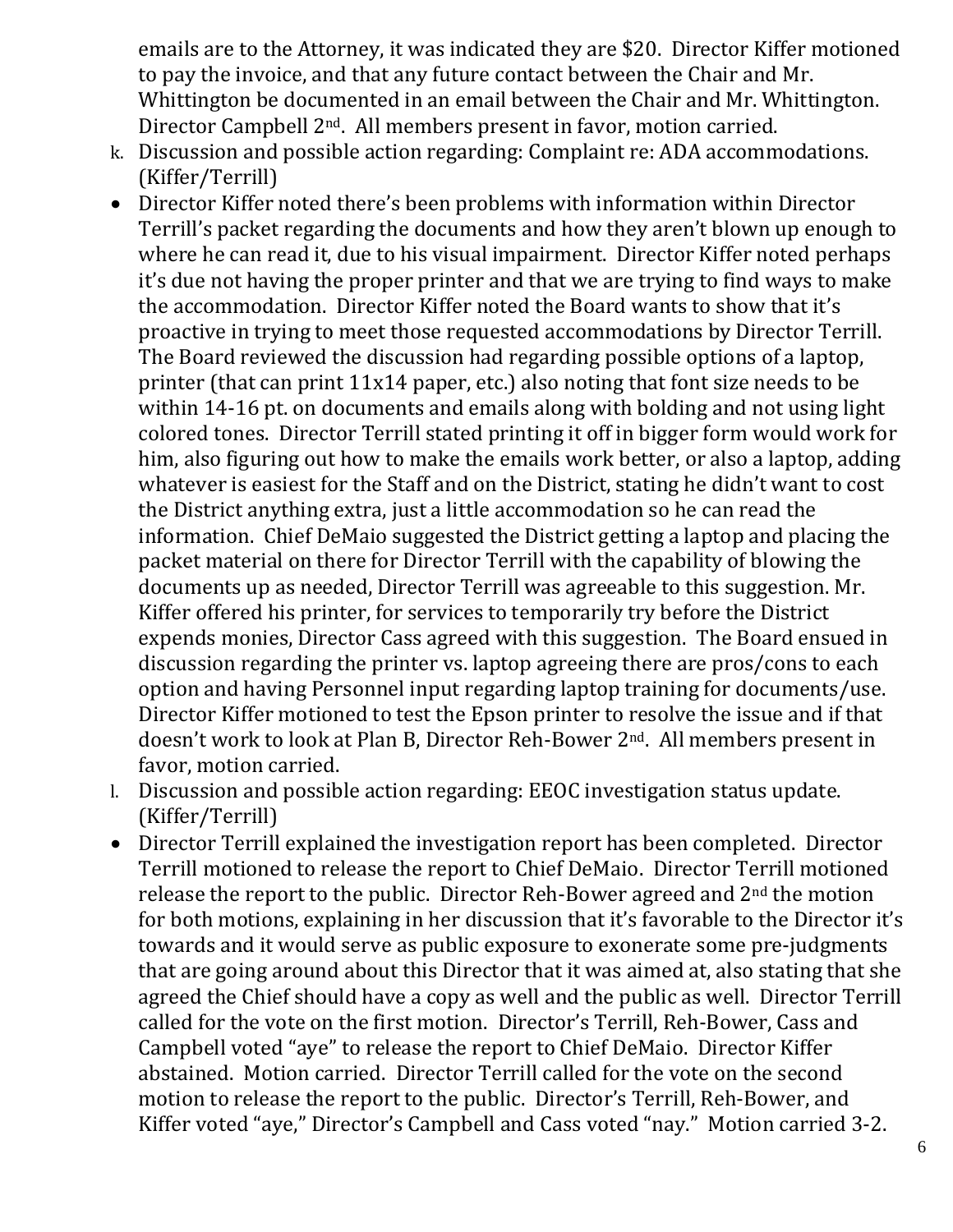Director Cass had an extra copy of the report and provided it to the Chief in the meeting, Director Terrill advised Ms. Jackson to place the report on the LMRFD website.

- m. Discussion and possible action regarding: Executive Session 3/26/2018 re: Minutes; email received from legal counsel; Administrative Assistant contact and clarification of Board's use of an Executive Session to discuss personnel matters. (Kiffer)
- No action.
- n. Discussion and possible action regarding: Personnel Matter; re: Fire Chief Contract. (Board/Administration)
- No action.
- o. Discussion and possible action regarding: Personnel Matter re: Karen Jackson email dated 6/4/18 re: budgeted personnel costs. (Kiffer)
- No action.
- p. Discussion and possible action regarding: Legal Counsel review of current Administrative Assistant position; current legal research. (Kiffer)
- Director Kiffer stated they have been unable to make a decision based on ADA with the information received, advising they've been given the go-ahead to obtain an independent medical review of the Staff person. Director Kiffer noted the question was, who do we refer to and that we refer to the appropriate person for the medical evaluation. Director Kiffer asked (due to mention) if the Chief knew of anyone, Chief DeMaio stated he did not know of anyone for this specific issue and could research. Director Terrill requested the Chief research for someone local and get back to him with the information or she may have to be sent to Phoenix. Director Reh-Bower asked if a referral from general practitioner was needed and then they refer based on where your supposed to go, she stated, you don't just refer yourself to a specific doctor. Director Terrill stated, in this instance, I think it's different. Chief DeMaio noted when he does his research that information would come out. Director Kiffer stated, the District is paying for this. Item tabled for further information.
- q. Discussion re: Nomination of Board Chair and Clerk not listed as items for possible action on Special Agenda. (Kiffer)
- Item not addressed.
- r. Discussion and possible action regarding: Nomination of LMRFD Board Chair. (Board)
- Director Kiffer motioned for Director Terrill for Board Chair, Director Reh-Bower 2nd. All members present in favor, motion carried.
- s. Discussion and possible action regarding: Nomination of LMRFD Board Clerk. (Board)
- Director Kiffer nominated Director Reh-Bower for Board Clerk, Director Terrill 2<sup>nd</sup>. Directors Kiffer, Terrill, Campbell and Reh-Bower voted "Aye," Director Cass abstained. Motion carried.
- t. Discussion and possible action regarding: Review and notice of Gabriel & Ashworth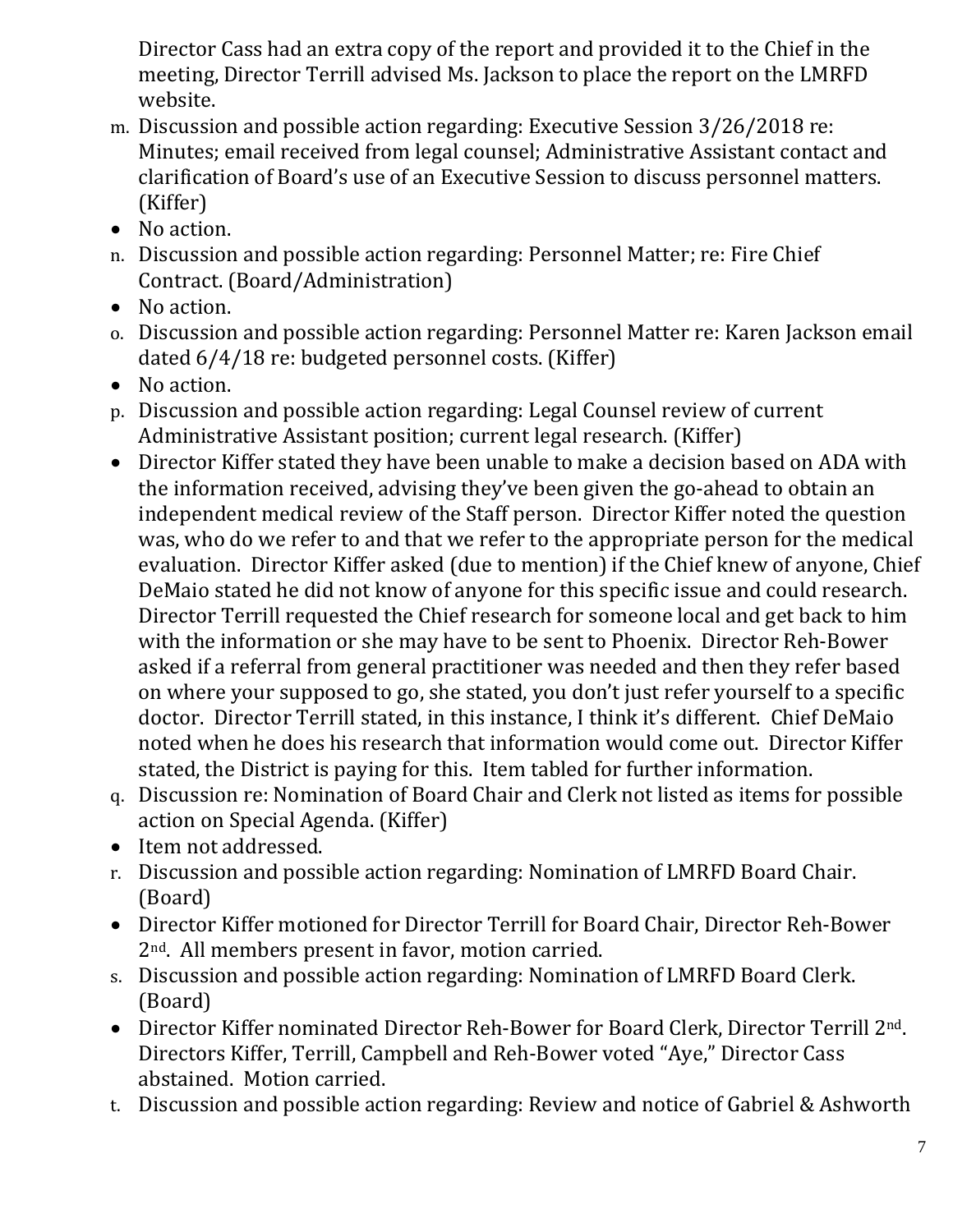invoices and payments. (Cass)

- Director Cass provided a brief description, noting another invoice for final payment would be on the way and she would send that to Director Terrill once received, also stating the \$2500.00 retainer fee was not included on this invoice, it will be deducted from the final amount on the second invoice. No action.
- u. Discussion and possible action regarding: Payroll discrepancy matter re: update. (Terrill)
- Director Cass advised this matter was turned over to County Attorney Wayt, for review and that she has reached out with messages, no contact has been made back from Mr. Wayt. Director Terrill will be receiving information from Director Cass to do a follow-up on the matter as the new Chair. No action.
- v. Discussion and possible action regarding: LMRFD Personnel Evaluation Policy; draft for possible approval. (Terrill)
- Director Kiffer stated on pg. 1 (from last copy) there was A, B, C and under Suppression Staff they were adding Part-Time and there is D & E now with "Part-Time" and "Mechanic," asking why the 2 were added in. The Board ensued in discussion and agreed to place POC and Part-Time (i.e. Mechanic) under Suppression and eliminating D & E. Director Kiffer noted changing "for" to "form" off of pg. 2. Item tabled for revisions.
- w. Discussion and possible action regarding: LMRFD Credit Card Policy; draft for possible approval. (Terrill)
- Director Kiffer stated, she noticed the word "current" repetitively in the policy, noting they discussed talking about who the current card was through, she stated we basically don't need to say that, just have "the card." Director Terrill advised Director Kiffer that was her idea, Director Cass agreed. Director Kiffer questioned her revision in using the word "current" throughout and apologized for not recalling that revision. Director Cass motioned to approve the LMRFD Credit Card Policy. Director Kiffer 2nd. All members present in favor, motion carried.
- x. Discussion and possible action regarding: LMRFD current Board By-Laws review; possible adoption of draft revised LMRFD By-Laws and Rules of Procedures. (Cass)
- Director Cass advised the basic 3-page current By-Laws are out of AFDA and the draft Policy is more detailed. Director Cass stated the draft Policy is 25 pages and lengthy to read, Director Kiffer requested more time to read it through. Director Cass stated, the draft Policy contains material from the smaller current Policy version and things the Board has spoken about before. Item tabled for review.
- y. Discussion and possible action regarding: LMRFD Grievance Policy; draft for possible approval. (Cass)
- Director Kiffer requested for consistency wherever in the Policy it states, "the District" or "the Board" that it has LMRFD instead and if needed placed with Board behind it. Director Kiffer inquired about when the Policy goes into effect if past grievances can be brought forward. Chief DeMaio stated, typically anything prior to a Policy going into effect is grandfathered in. Director Kiffer inquired about Contract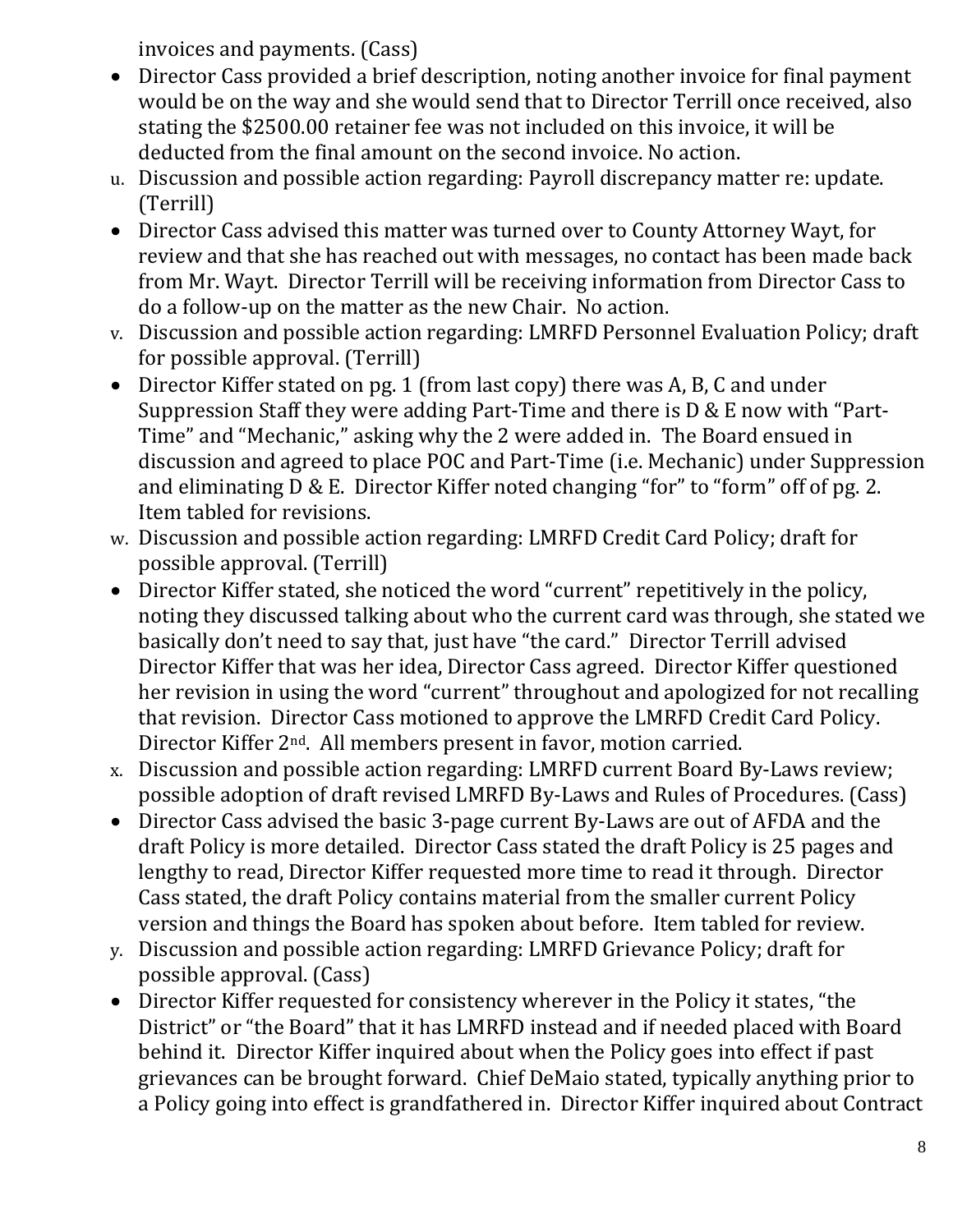employees and if the Policy applies to them, Director Cass noted their Contract would define that. The Board and Chief ensued in discussion about removing Administrative Assistant and just having "next level" and adding a disclaimer for Contract employees within the Policy. Item tabled for revisions.

- z. Discussion and possible action regarding: LMRFD Disciplinary Appeals Policy; draft for possible approval. (Cass)
- Director Kiffer and Cass agreed these Policies should go to the Attorney for review before approval. Director Kiffer noted on pg. 3 an extensive level of review of dismissal when AZ is a Right to Work State and any appeal should come to the Board. Director Cass explained the step process for appeals to the Chief. Chief DeMaio stated he's seen this in other District policies as well and that Legal Counsel would probably agree with it, but that's for the Board to discuss with him. Director Cass motioned to direct Director Terrill to have Mr. Whittington review 3-5.1 for legalities, Director Kiffer 2nd. All members present in favor, motion carried.
- aa. Discussion and possible action regarding: LMRFD Sexual Harassment/Harassment Policy; draft for possible approval. (Cass)
- Director Cass stated this is an update to the old Policy that LMRFD had, Director Terrill didn't know there was an old Policy. Director Cass advised Ms. Jackson could possibly locate the old Policy, Director Kiffer requested it be reviewed and compared through Mr. Whittington. Director Reh-Bower had an inquiry on pg. 7 regarding the part where an employee could feel uncomfortable, stating it's nebulous asking for it to be struck from the Policy, Director Kiffer suggested comparison and more detail related to "visual," also on pg. 3 noting "prohibiting by EEOC regulations;" she requested define or attach. The Board and Chief ensued in discussion about placing the website for EEOC on there for current information and other website addresses that may apply. Ms. Staab noted the compliance posters have those websites listed. The Board and Chief ensued in other examples of behavior related that issues that could apply outside of the workplace. Director Cass stated she could bring an old Policy for comparison. Item tabled for revisions/comparisons.
- **8) CALL TO THE PUBLIC & CORRESPONDENCE**. *(Consideration and discussion of comments and complaints from the public. Those wishing to address the Lake Mohave Ranchos Fire District Board need not request permission in advance. The Fire District Board is not permitted to discuss or take action on any item(s) that are not on the Agenda that are raised in the call to the public. However, individual Board Members may be permitted to respond to criticism directed to them. Otherwise, the Board may direct that staff review the matter or that the matter be placed on a future agenda. The Fire District Board cannot discuss or take legal action on any issue raised during the Call to the Public due to restriction of the Opening Meeting Law).*
	- NONE.

### **9) CONSIDERATION OF FUTURE AGENDA ITEMS.**